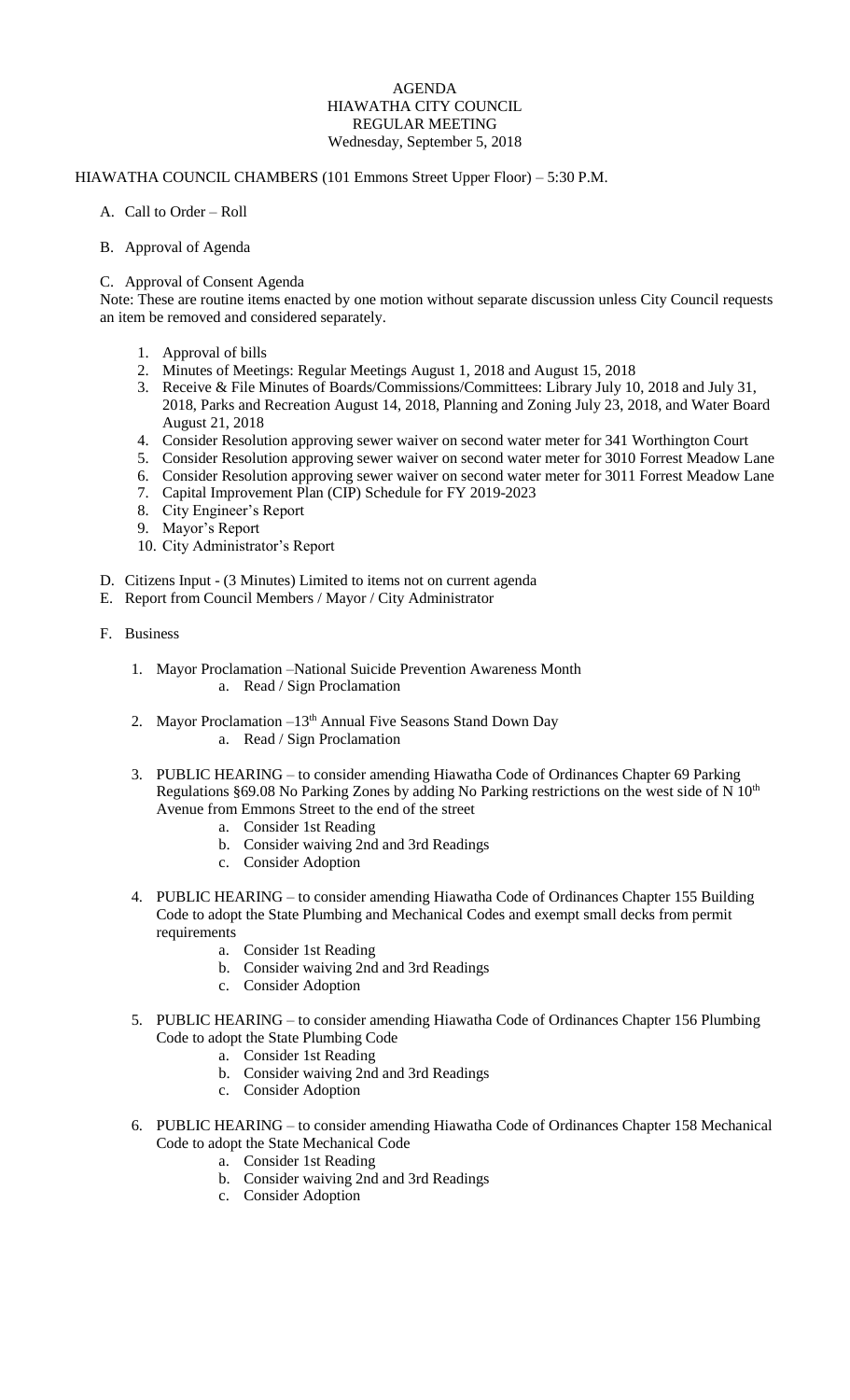- 7. PUBLIC HEARING to consider amending Hiawatha Code of Ordinances Chapter 165 Unified Development Code §165.55 Maintenance Bond Required to clarify bond requirements for public improvements
	- a. Consider 1st Reading
	- b. Consider waiving 2nd and 3rd Readings
	- c. Consider Adoption
- 8. PUBLIC HEARING on the proposal to enter into a Development Agreement with BECC Properties, L.L.C. and Morgan and Morio Oral and Maxillofacial Surgery, P.C.
	- a. Consider Resolution approving and authorizing execution of a five (5) year Development Agreement by and among the City of Hiawatha, BECC Properties, L.L.C. and Morgan and Morio Oral and Maxillofacial Surgery, P.C.
- 9. PUBLIC HEARING on the proposal to enter into a Development Agreement with CRH Holdings, L.L.C. and Family Dental Care Associates, P.L.C.
	- a. Consider Resolution approving and authorizing execution of a five (5) year Development Agreement by and among the City of Hiawatha, CRH Holdings, L.L.C., and Family Dental Care Associates, P.L.C.
- 10. PUBLIC HEARING on the proposal to enter into a Purchase, Sale, and Development Agreement with Side by Side Own, L.L.C. and Side by Side Develop, L.L.C. which includes the potential sale of the City's interest in real property
	- a. Consider Resolution making final determination on potential sale of interest in real property and approving and authorizing execution of a Purchase, Sale, and Development Agreement by and among the City of Hiawatha, Side by Side Own, L.L.C. and Side by Side Develop, L.L.C.
- 11. PUBLIC HEARING to consider plans, specifications, form of contract and estimate of cost on file for the 2018 Robins Road Pavement Rehabilitation Project
	- a. Consider Resolution adopting plans, specifications, form of contract and estimate of
	- cost on file
	- b. Review Bids
	- c. Consider Resolution awarding contract
- 12. Consider Resolution setting a public hearing date (September 19, 2018 @ 5:30 P.M.) on the proposal to enter into a Development Agreement with World Class Industries, Inc. and Cobb Family Limited Liability Limited Partnership and providing for publication of notice
- 13. Consider Resolution setting a public hearing date (September 19, 2018 @ 5:30 p.m.) to consider amending Hiawatha Code of Ordinances Chapter 63 Speed Regulations by setting a 35 mph speed limit on Edgewood Road from County Home Road to the south City Limits
- 14. Consider Resolution approving a Professional Services Agreement with MSA Professional Services for completion of the Hiawatha Comprehensive Parks Plan Update and Hiawatha Northwest Park Concept Planning
- 15. Consider Resolution approving the Preliminary Plat for Todd Hills Addition
- 16. Consider Resolution approving the Preliminary Plat for Sherman Square Addition
- 17. 2016-2017 Emmons Street/North Center Point Road/Robins Road Intersection Improvements Phase 2 Roadway Package Project
	- a. Consider Resolution approving Change Order #7 reflecting an increase in contract amount with Rathje Construction Co.
	- b. Consider Resolution approving (Balancing) Change Order #8 reflecting a decrease in contract amount with Rathje Construction Co.
	- c. Consider Resolution accepting project
	- d. Consider Resolution approving (Final) Pay Estimate #14 for payment of contract work completed to Rathje Construction Co.
- 18. Consider Resolution accepting improvements installation for Rolling Prairie Estates Third Addition